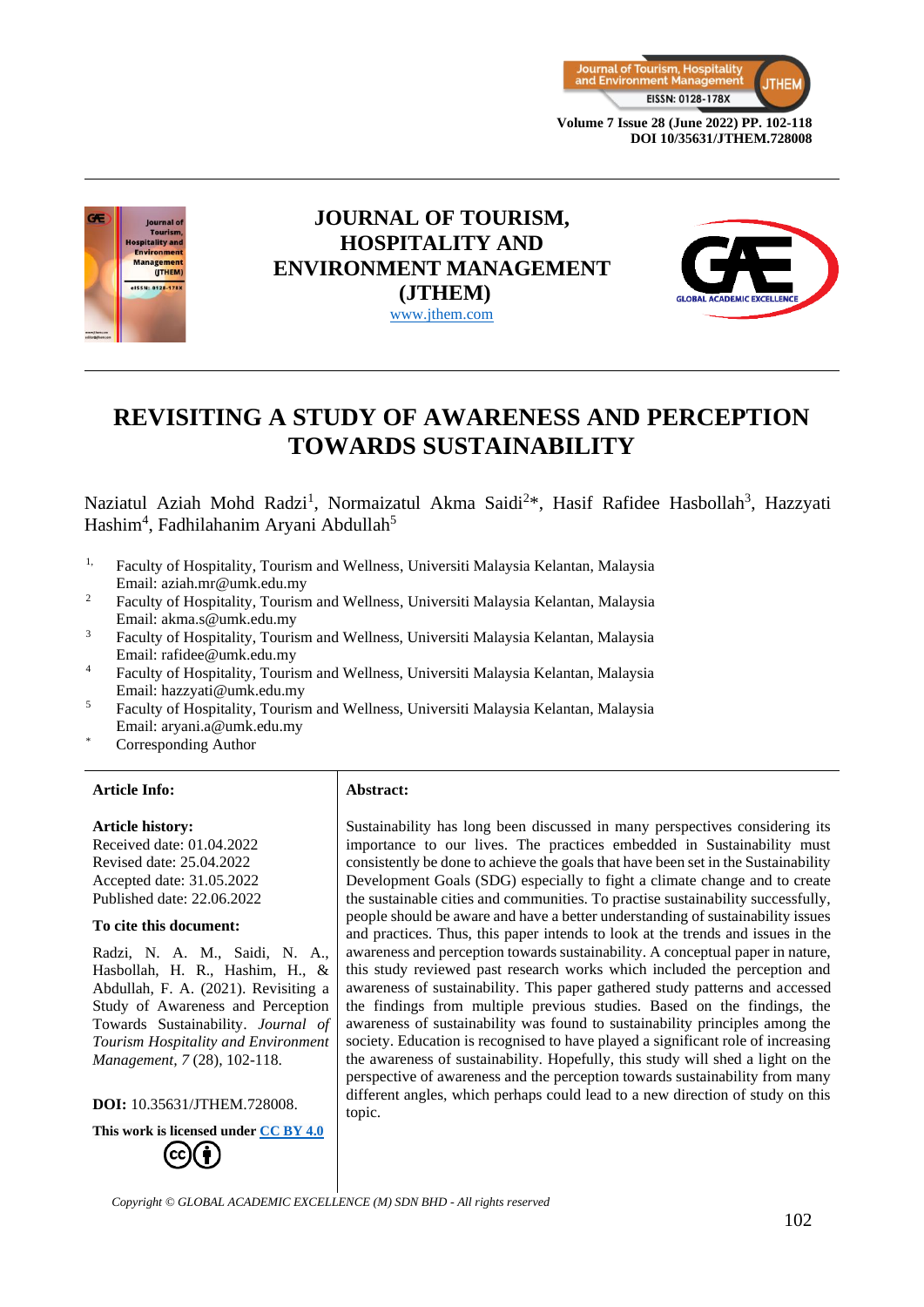

#### **Keywords:**

Awareness, Education, Perceptions, Sustainability, Sustainability Development Goals (SDG)

#### **Introduction**

The world that we live in now is considered to have been borrowed from our children; soon it will be returned to the next generations. As such, we are responsible of protecting and preserving this world by considering each action that would leave consequences for mother nature. The efforts of preserving the sustainability of nature have long been discussed by many parties across time. Yet, efforts are still ongoing despite the deteriorated stability this world has been experiencing. The failure of moulding human activities into a pattern that safeguards the environment and conserves energy is altering the stability of the ecosystem (Msengi et al., 2019). It is important for governments, NGOs, and communities to concentrate more on efforts of ensuring that any development must be in balance with sustainability, either in economic, social, or environmental endeavours.

The World Bank (2015) stated that sustainable development is a type of growth that should be mutually inclusive and environmentally sound to reduce poverty rates and build shared prosperities for the current population, by consistently meeting the needs of future generations. Such a development must be efficient with resources and be carefully planned to deliver both immediate and long-term benefits. Three main pillars in sustainable development are economic growth, environmental stewardship, and social inclusion. These pillars are carried across various sectors of development, from cities facing rapid urbanisation, to agriculture, infrastructure, energy development and use, water availability, and transportation. The United Nations (UN) is committed towards sustainability by introducing the Millennium Development Goals (MDG), and subsequently the Sustainable Development Goals (SDG), covering all aspects that should be treated to achieve sustainability.

The global understanding of sustainable knowledge and practices has been influenced by concerns about the increasing population worldwide and the impact of social systems, economic patterns, and environmental changes. Even though individuals and organisations worldwide have widely recognised, implemented, and used natural resources, developing countries around the world have shown low levels of awareness and actions when it comes to maintaining and sustaining environmental resources. Still, many consider sustainability as a complex term that lacks a shared understanding of causes, effects, roles, and strategies between environmental, economic, and societal views (Alsaati et al., 2020).

Realising the importance of perception and awareness that determines the successful implementation of sustainability efforts, this paper would access and review previous research works and studies on perception and awareness towards sustainability. This paper would go through the awareness and perceptions of stakeholders, the framework derived during the evaluation of awareness and perceptions of stakeholders, sustainability efforts, important areas of concern which include previous issues and sectors involved, the condensation of findings and discussions from previous studies, and recommendations, followed by a conclusion.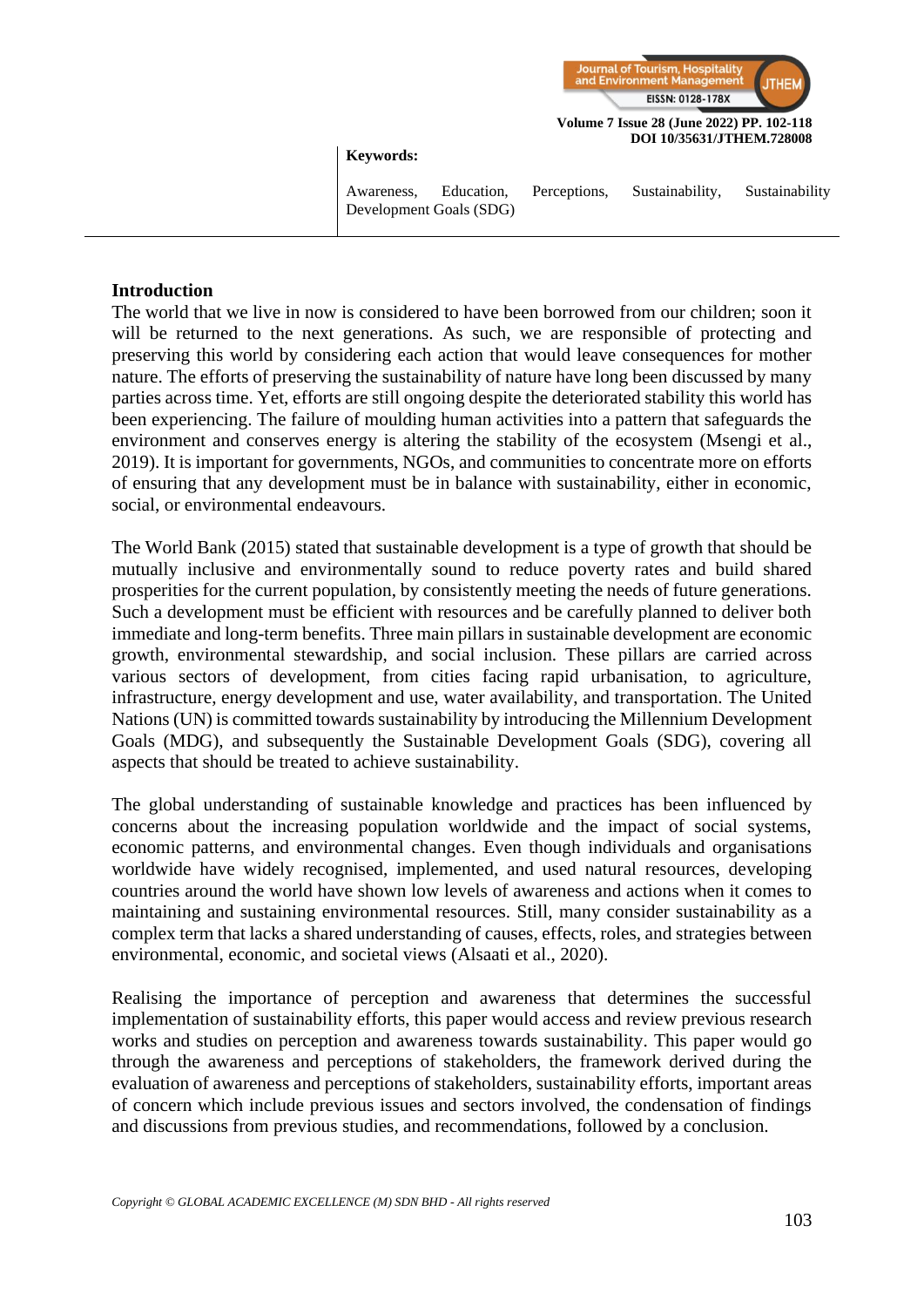

## **Methodology**

Since this study applied a review from previous studies, the methodology would begin from the process of searching and selecting related articles from Google search engine and Google Scholar. The publication years for all the articles to be reviewed were set from 2010 to 2020. One criterion for an article to be selected is that it should relate to perception and awareness towards sustainability or focus on efforts related to sustainability. After a rigid selection process, the total number of articles that matched to criteria was 37, where articles published in 2016 has the highest number. The selected articles would be reviewed and significant findings, issues, and sectors would be extracted for justification. It would then be discussed descriptively to achieve the articles' purposes.

| <b>YEAR</b>  | <b>NO OF ARTICLES</b> |
|--------------|-----------------------|
| 2010         |                       |
| 2012         | 4                     |
| 2013         | 3                     |
| 2014         | 4                     |
| 2015         | 1                     |
| 2016         | 6                     |
| 2017         | 4                     |
| 2018         | 4                     |
| 2019         | $\overline{5}$        |
| 2020         | 5                     |
| <b>TOTAL</b> | 37                    |

# **Table 1: Number of Articles Published in The Respective Years**

From the search, only 37 articles closely related to the subject matter were selected. The least number of journal articles published was in 2010 and 2015, with only one article each per the respective year. The highest number was in 2016 (6 articles), followed by 2019 (5 articles), and 2020 (5 articles).

#### **The Awareness and Perceptions of Stakeholders**

It is very important to create an awareness of sustainability and enhance the knowledge, especially to younger generations. They will be playing an important role to develop a sustainable future and are likely to take on greater significance as the world is consistently and intensely pursuing globalisation and interdependency. Sustainable development is indeed an interesting current field that should be taught and instilled. Young generations need to be educated on a number of important issues in sustainability such as risk reduction, environmental design, climate change, and the principles and strategies towards sustainability. Students could develop the necessary skills in the field of sustainability. There is also a growing need to educate students with the knowledge on sustainability by integrating energy conservation, risk reduction, environmental design, climate change, and 114 sustainable resource use practices and strategies into the curricula or programmes of universities. This will consequently develop the skills of students in whichever area they venture into. Although higher education is known to be of interest, the degree of students' understanding of sustainability is still unknown and is yet to be discovered.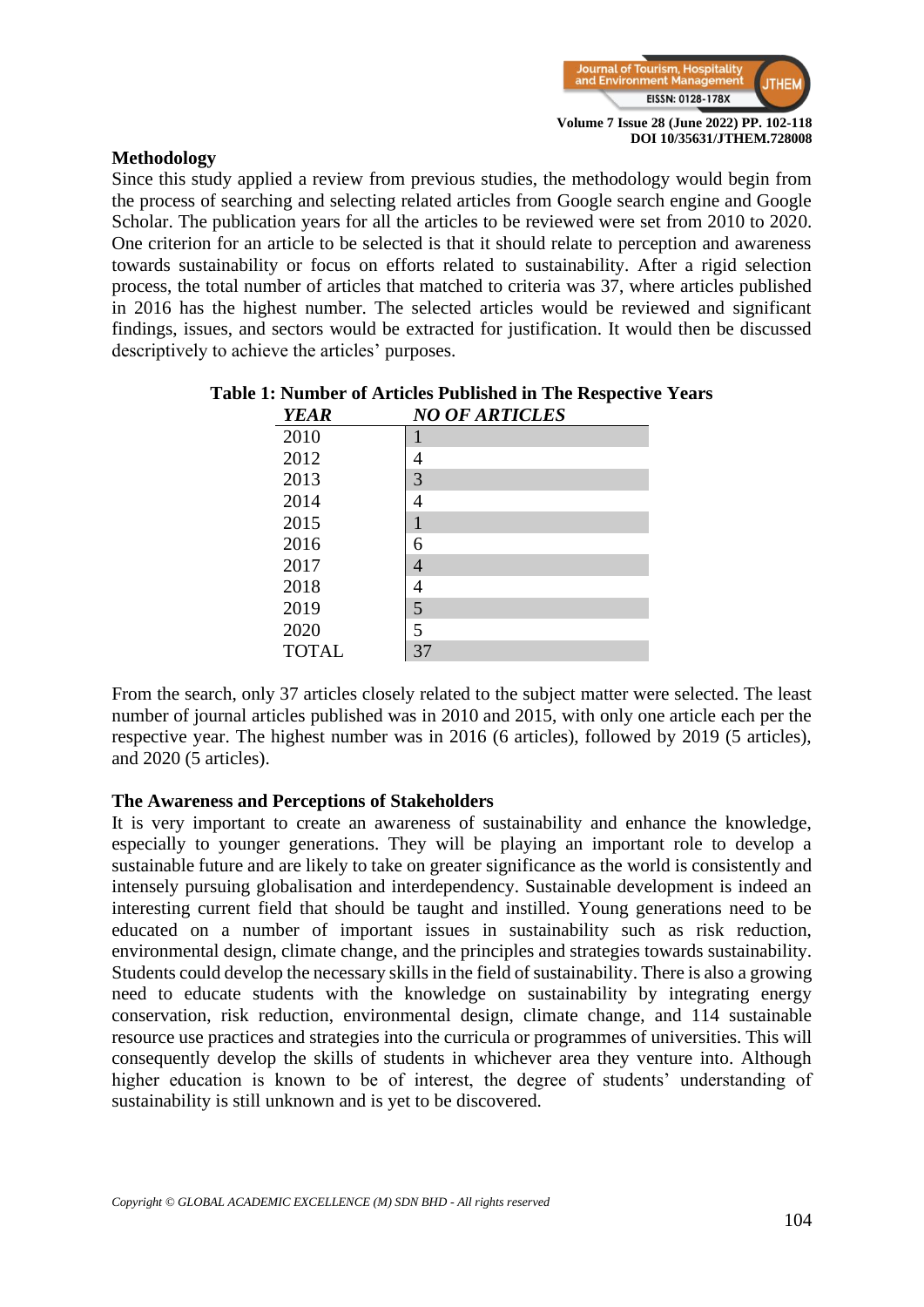

Hamid et al. (2017) justified in their study that higher education institutions play the role of shaping, creating, and nurturing students with sustainability awareness through the education system, activities, curriculum, syllabus, campaigns, and visions towards green marketing, all of which could be reflected in the attitudes of the younger generation in their priority and importance of preserving sustainability. Students in higher education institutions are the ones who have been selected and considered as the precious human capital for development, as leaders for our future. What they have learned and understood at the university level could shape their stand and vision for further actions in the future. It is important to create awareness and stimulate the concept of sustainability, so that they may apply what they have learned from academic institutions. Skills and lessons will eventually enhance students' competencies in the future course of career they might venture into. Thus, as university students have been considered an important asset for future developments, there is a pressing need to educate them with sustainability principles, practices, and issues, allowing them to discover the practices and strategies of energy conservation, resource efficiency, risk reduction, sustainable decision, and climate change.

According to Mohamad et al. (2020), creating awareness should begin from an early stage of the individual; the best is at a young age where one could easily understand and have tendency to act in parallel with actions that support sustainability. Hence, curriculum development must at least include a syllabus or a lesson that consists of the fundamental knowledge of sustainability. It should also be delivered in an easier language style, with attractive design and visuals, so that children will be interested to learn more about sustainability. Sustainability may become an exclusive connotation where it can only be understood by certain groups of people such as policymakers, academics, professionals, and practitioners. However, to achieve sustainability requires a commitment from all groups of stakeholders, especially among the local community. Hence, it is important to ensure that the community has a better understanding on what sustainability is. Matters that relate to sustainability must delivered well to the community. People must know the fundamental issues regarding sustainability such as the principles, efforts, or consequences of an unsustainable world, and most importantly, the significant role of the community in efforts towards sustainability.

All groups of stakeholders should work together to achieve SDG goals. We must have a mechanism to facilitate the efficient dissemination of information to target groups. When a community perceives sustainability correctly, target groups' understanding can be enhanced and consciousness can be stimulated, which leads to shaping their behaviour towards sustainable environment as a reaction from appropriate perceptions. Pantzsch (2016) noted that environmental politics has the responsibility and the power to address serious environmental issues such as climate change, freshwater scarcity, and disruption of the living ecosystem. By improving coordination among all stakeholders, with more stable competent leadership, more significant community participation, greater devolution project management to the district level, and efficient management of resources, effective and impactful project implementation can be realised (Israr & Islam, 2006).

In the perspective of business and customer priority, Punyatoya (2014) found that environmental problems are the most worrying of all public issues. Increasing government legislations, intensifying consumer environmentalism, and increasing stakeholder pressures have made business sectors to go green. There has been an increasing demand among consumers for eco-friendly (EF) product preferences, and this has made companies more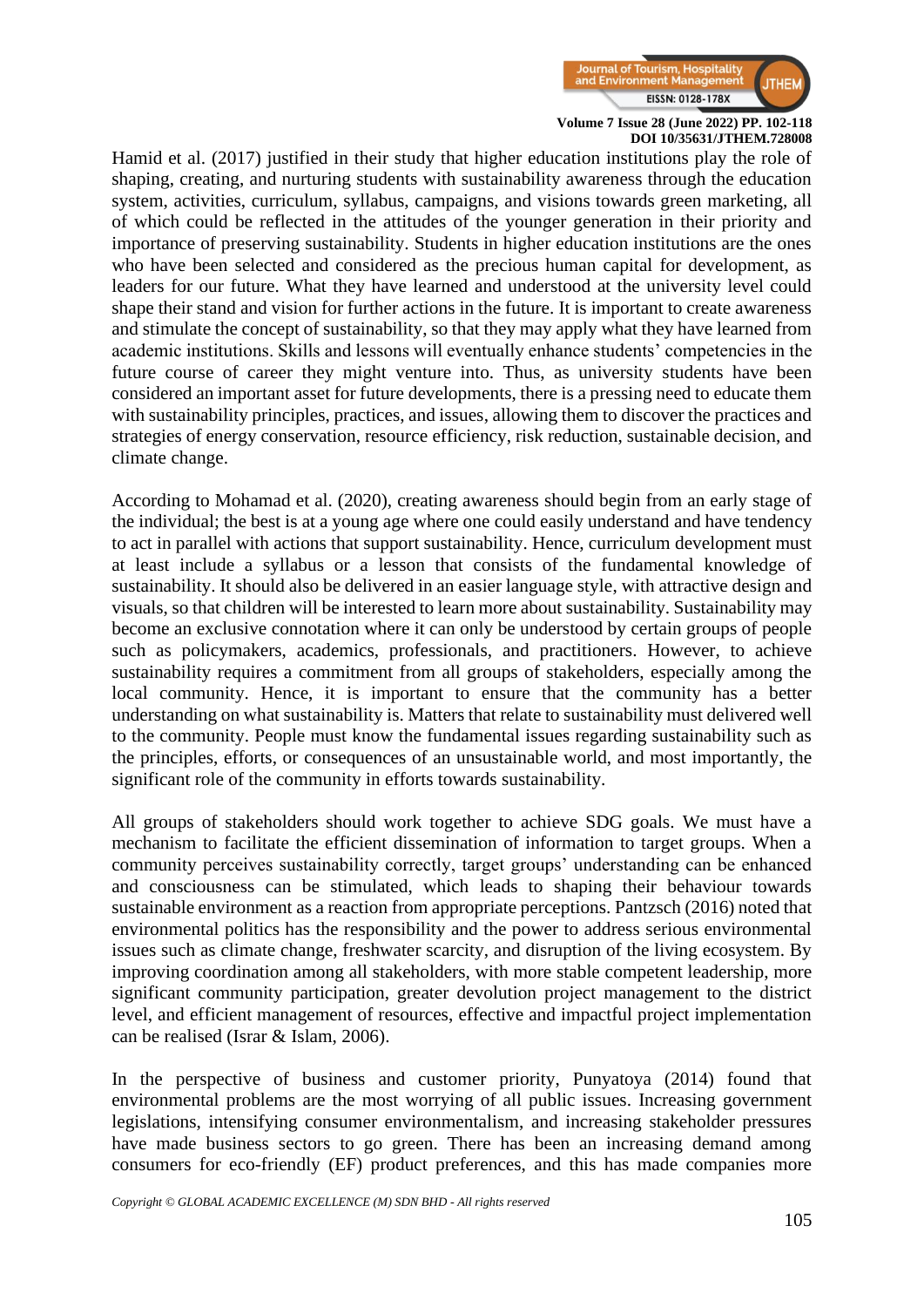

desperate to harness and seize this new business opportunity. Green marketing, in turn, is becoming more relevant for companies; yet, it is a holistic method of managing the responsibility to identify, anticipate, and satisfy the needs of customers and society, in a profitable and sustainable way.

#### **The Framework**

The Theory of Planned Behaviour has been proposed in several studies on awareness and perceptions of sustainability (Kim & Hall, 2019). These studies employed the theory according to its characteristics, in which attitude and behaviour may influence the intention of the behaviour and will then directly reflect the action. According to Ajzen (2011), this theory explains that human behaviour is guided by three kinds of considerations: beliefs on the likely consequences of the behaviour (behavioural beliefs); beliefs on the normative expectations of others (normative beliefs); and beliefs on the presence of factors that facilitate performance of the behaviour (control beliefs). The tendency of attitude towards the behaviour, either to propose or to oppose, is driven by behavioural beliefs, while normative beliefs will influence the perceived behavioural control or self-efficacy. The perception of behavioural control has acted as a moderator to the effects of attitude towards the behaviour and subjective norm on the intention. The most important highlight of this theory is that the more pleasing the attitude and subjective norm, and the higher the level of perceived control, the more is the intention for a person to act out the behaviour. The tendency of an individual is dependent on the types of the attitude and the subjective norm, as well as on the degree of perceived control, as shown in Figure 1 below.



**Figure 1: Theory of Planned Behaviour (TPB)**

When applied to the study of awareness and perception, as depicted in Figure 2, the awareness and perception towards sustainability will shape the attitude or behaviour of the individual to embed sustainability in the subjective norm and the perceived behavioural control. The attitude, the subjective norm, and the perceived behavioural control will progress into the intention to learn, to act, or to practise in line with sustainability. According to Alsaati et al. (2020), societal behaviour and perceptions among stakeholders are influenced by various factors such as education, age group, and culture. The existing intention has become a catalyst towards sustainable behaviour among the community or groups of stakeholders. Possessing the knowledge of sustainability is important, as it will become a foundation to create awareness on sustainability among stakeholders. If stakeholders are not familiar or do not even understand the underlying concepts of sustainability, they could not develop a good sense of responsibility and concern with sustainability issues.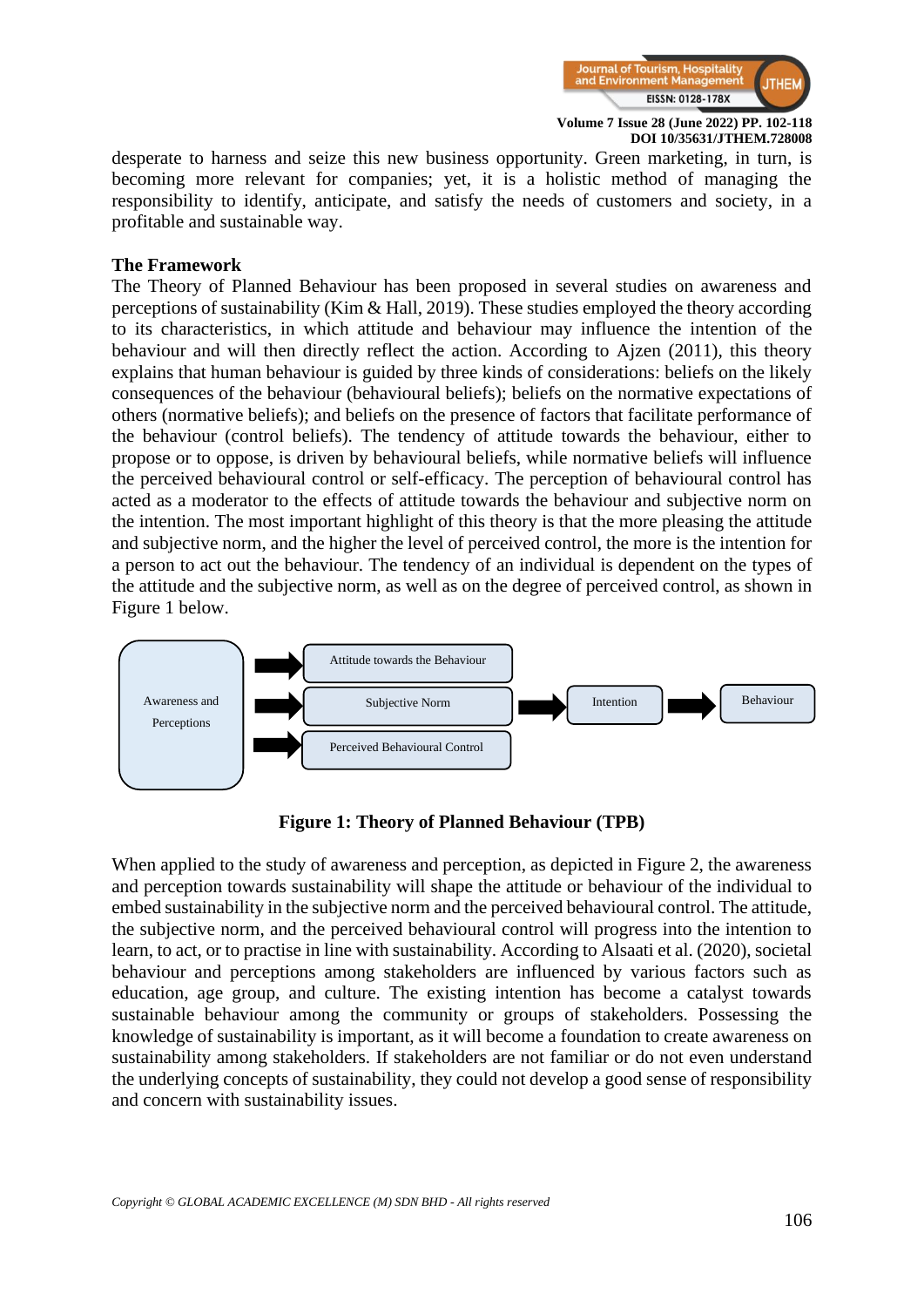



**Figure 2: The Application of Awareness and Perceptions in Sustainability According to TPB**

To cultivate the awareness and perceptions towards sustainability is a relatively important task where the level of awareness and the type of perceptions would determine the attitude towards the behaviour through the concerns and reactions shown to environmental issues, the creation of perceived values about environmental sustainability, and the justification of a perceived behavioural control. These three elements finally determine the intention to become responsible and alert to environmental issues that will lead to acts and practices of a responsible behaviour in line with sustainability practices.

#### **Sustainability Efforts, Importance and Area**

To date, there have been various initiatives implemented at the international and local levels. At the international level, it begun with the Millennium Development Goals (MDG), followed by the Sustainable Development Goals (SDG), both proposed by the United Nations (UN). SDG emphasises seventeen (17) themes that encapsulate every aspect of living, with a mission to end poverty, improve health and education, reduce inequality, and spur economic growth, as well as to tackle climate-change and to preserve oceans and forests (SDG UN Website, 2020). To ensure that SDG is not just a rhetoric, many countries have worked in accordance with the agenda by embedding SDG principles into their policies. The commitment showed by the governments in certain of countries proves that how they truly realise the importance of sustainability, not just for the sake of maintaining power, but also for the wellness of present and future stakeholders. In addition, non-government organisations (NGO), corporate sectors, and other institutions strive for the best sustainable practices.

In the private sector, the high-risk companies such as the oil and gas, and petrochemical giants have thrusted sustainability at the heart of their business operations. For example, the leading oil and gas company in the world, Saudi Aramco, believes that it has the responsibility to safeguard the natural environment for generations yet to come (Saudi Aramco Website, 2020). Other than high risk companies, the multinational conglomerate company that designs and sells ready-to-assemble furniture, kitchen appliances, and home accessories, IKEA has placed sustainability principles in its core business. IKEA has taken the lead in developing and promoting products and solutions that inspire and enable customers to live a more sustainable life at home. Other than that, IKEA has also taken a lead in turning waste into resources (IKEA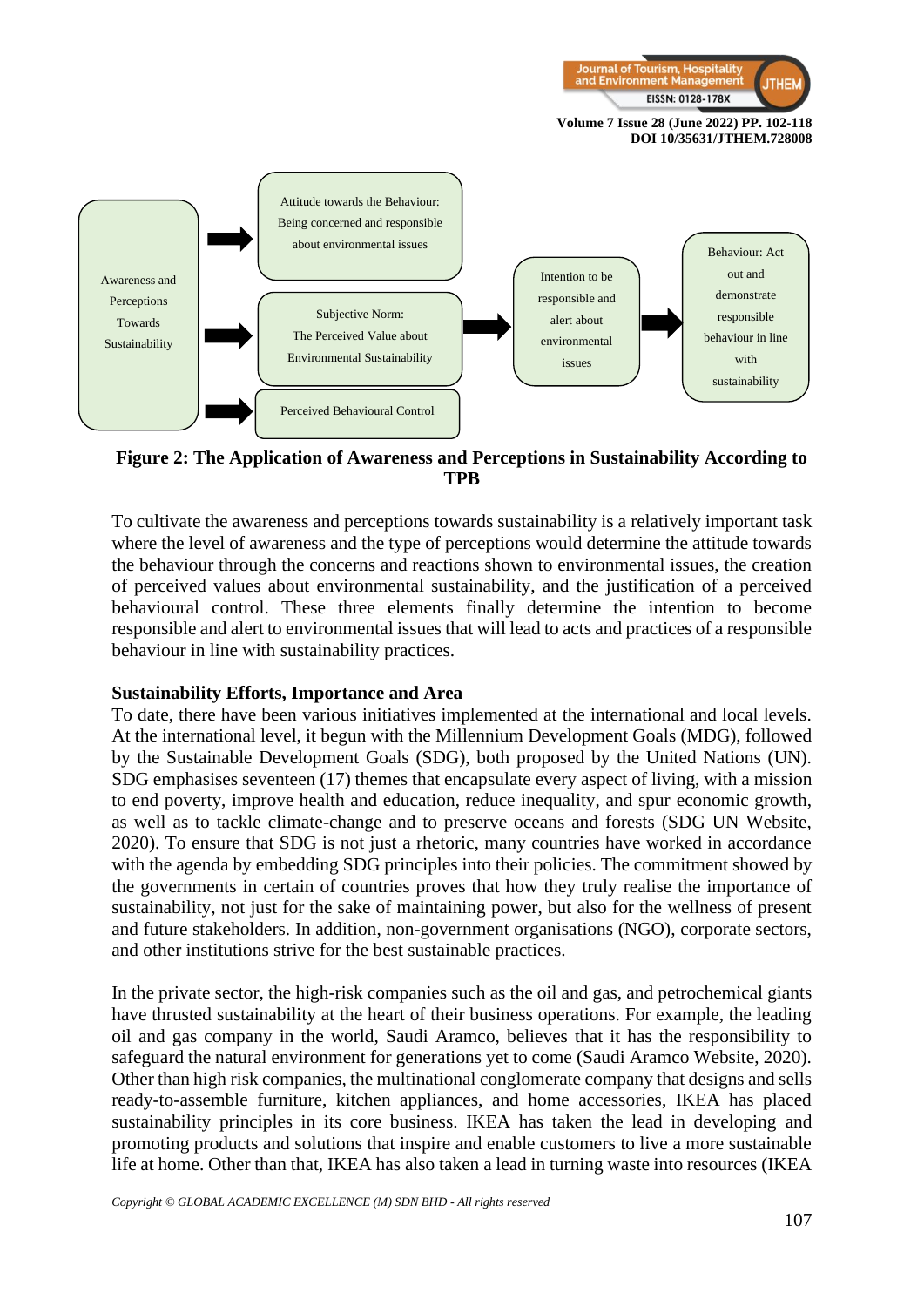

Sustainability Report, 2019). Same goes to the well-known apparel brand (H&M), which earnestly works in parallel of sustainability principles along its business operation by collecting 29,005 tonnes of garments for recycling and repurposing, equivalent to about 145 million tshirts (H&M Group Sustainability Report, 2019).

Learning institutions around the world have also shown their support to sustainability. Xiong and Mok (2020) mentioned that higher education institutions have answered the call to practise sustainability throughout their operations, or by disseminating knowledge and sharing the experience with other stakeholders. In addition, Ramiso et al. (2019) stated that higher education institutions have the vision, the knowledge, and the power to lead the transition and to induce change towards a new paradigm of sustainable development. The study also explained that implementation of sustainability policies that addresses all areas of sustainable goals with consistent monitoring and communication is crucial to demonstrate such a commitment to all stakeholders.

The Global Registry of Voluntary Commitments and Multi-stakeholder partnerships (a partnership for SDGs) is an initiative of sustainability at the higher education level. The Higher Education Sustainability Initiative (HESI) was created in conjunction to the United Nations Conference on Sustainable Development (RIO +20). This platform has been established for institutions to take part or participate in answering the urgent calls for sustainable actions. It is also a medium that consists of networks across the globe so that participants could share their views or discuss points pertaining to sustainability issues. Non-Government Organisations (NGO) have also played a significant role in promoting and working on sustainability initiatives. NGOs sometimes have the ability and influence to enforce the disclosure of sustainability information by corporations. NGOs' negotiation strategies could motivate firms to desire for transparency, enhance reputation, promote community relations, and legitimise their activities. NGOs also consistently facilitate or advise firms on the participative governance of sustainable developments. Many NGOs work diligently to ensure that the goals set in SDG could be achieved. Some of the influential NGOs include, but not limited to, Doctors Without Borders, Food and Water Watch, Greenpeace, and the World Wildlife Fund (WWF). Becker (2016) also supported that NGOs have the significance influence in the global or local level by pressuring a reputable corporate company to adopt for a more environmentally responsible business practice.

Why should we be more concerned about sustainability? How important is it? The importance of sustainability can be categorised according to groups. From a large context, sustainability efforts made should result in improvements to the world we are living in. Since the world belongs to future generations, it is important to ensure that we leave its legacy in good condition. We have already seen the impact of abandoning sustainability principles, especially in environmental aspects. Global warming have caused numerous implications on us all. Droughts have led to the shortage of food supply and famine. The world that we are living in now has tremendously changed. Extinction of rare animal species, mass forest fires, haze, landslides, and floods are some catastrophes consequent to the disruption of the ecosystem when sustainability principles and practices are put aside. According to Allouche (2011), water and food management will become a major challenge because of the precarious pressure caused by climate change and rapid transformation of socio-economic conditions. The occurrence of climate change has provided evidence that water resources are vulnerable, which will severely affect human security. Five hundred million people around the world are living in the countries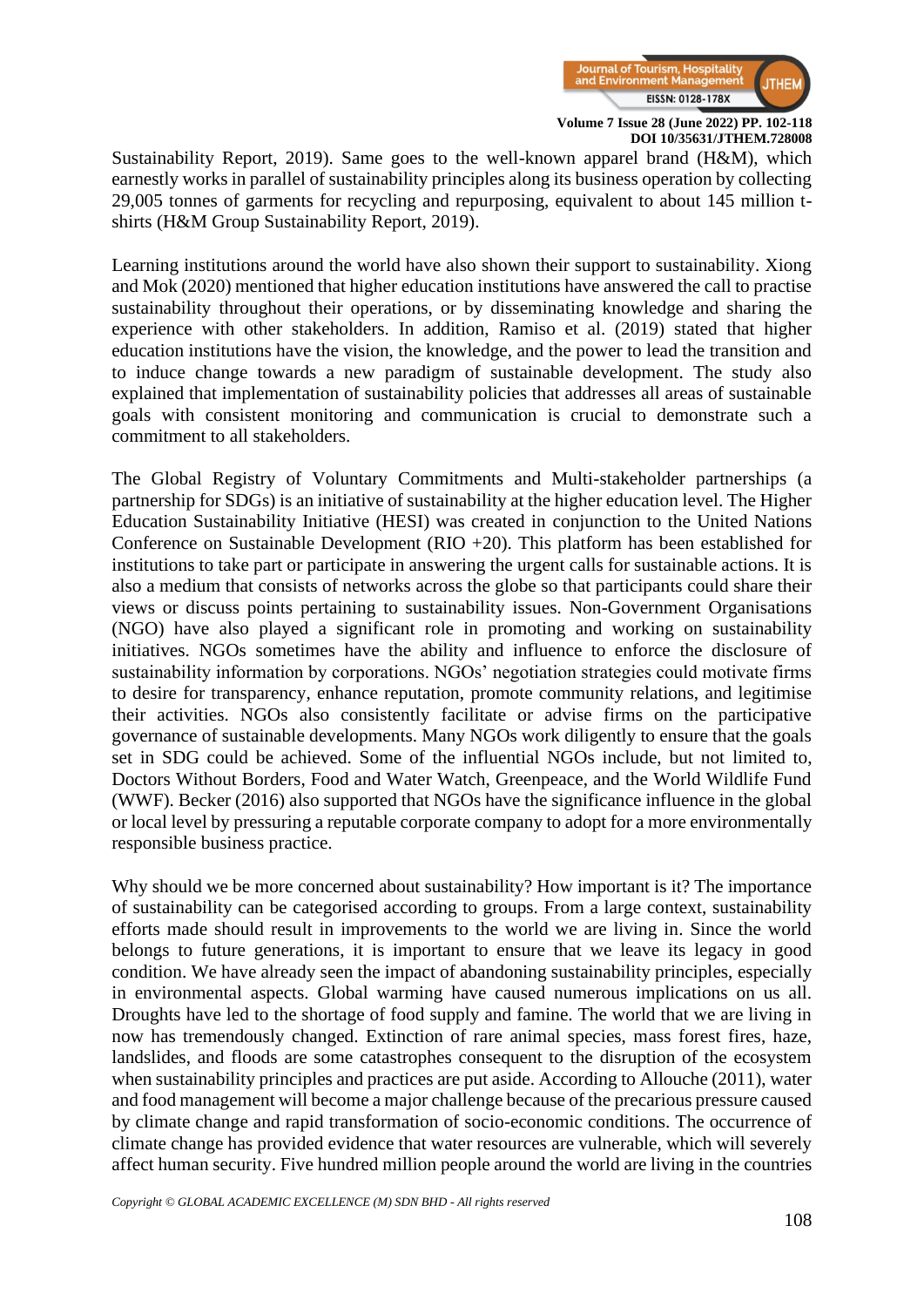

where water and food supply is short, and as predicted by IPCC, this number will spike as climate change affects surface water levels that depend on rainfall and glacial melting. Climate change could strike the food system in certain ways, from the direct effect on crop production to the changes in marketing, food prices, and supply chain infrastructure. Climate change also has a detrimental impact on developing countries in terms of crop productivity, whereby inadequate supply will mean an increased risk of famine and hunger.

For policymakers or political bodies, their activities towards sustainability are linked to power retention and trust from citizens. To tackle environmental issues is considered a heroic act. By considering the elements of sustainability in their political manifestos, politicians prove that they are not just good leaders but also representatives for citizens to address critical issues. However, sustainability goals are mutually competitive and may conflict with the central government's targets. The political leaders hold an uncompromising view about sustainability initiatives which should not be enforced in conflict situations. Political involvement through support, priority, and direction, has become a critical success factor for the implementation of sustainability efforts. Thus, political leaders have a significant role to ensure that all strategies and work towards SDG should be executed well.

Up to this date, business companies worldwide have already implemented sustainability initiatives by embedding sustainability principles into their operations. Sustainability initiatives by business companies may provide advantages from the internal and external aspects. From the internal aspect, an organisation itself could gather a deeper understanding of customer needs, which could improve sales and customer loyalty. Besides, a company can build credibility, improve relationship with customers, and enhance brand awareness. Practising sustainability principles encourage companies to be creative in producing an innovation that ensures services and products exhibit sustainability features. The internal benefit will contribute for a better financial return. Sustainability principles also affect the external aspect regarding companies' relationship with their stakeholders. The community is one important group of stakeholders. Maintaining a good relationship with community will create a competitive advantage that ensures a smooth business operation. As sustainability principles are aimed for a better life, the community's interest must be taken into account. Business companies have created mutual relationships, where they give something back to the community by practising sustainability principles; in return, local communities support these companies, indirectly sustaining their business operations and competitive advantages.

#### **Previous Studies on Sustainability Awareness**

The awareness on sustainability has been the attention of a growing number of published studies. During the literature research, it was found that studies on sustainability awareness reflect many issues involving various sectors. As shown in Table 1, several issues have been highlighted from previous studies. Some tried to seed the values and interest of sustainability, and others discussed the link between the awareness of sustainability and the level of awareness among stakeholders, while the rest elaborated the impacts of sustainability on a specific industry. Among the sectors involved are education, construction, hospitality, retailing, technology, and architecture and landscape. These sectors are important and have played their roles to the country's economic growth and development. It is crucial to cultivate the awareness of sustainability which may help determine the efforts to be taken for sustainability initiatives. People need to be aware and educated with the basic principles of sustainability so that they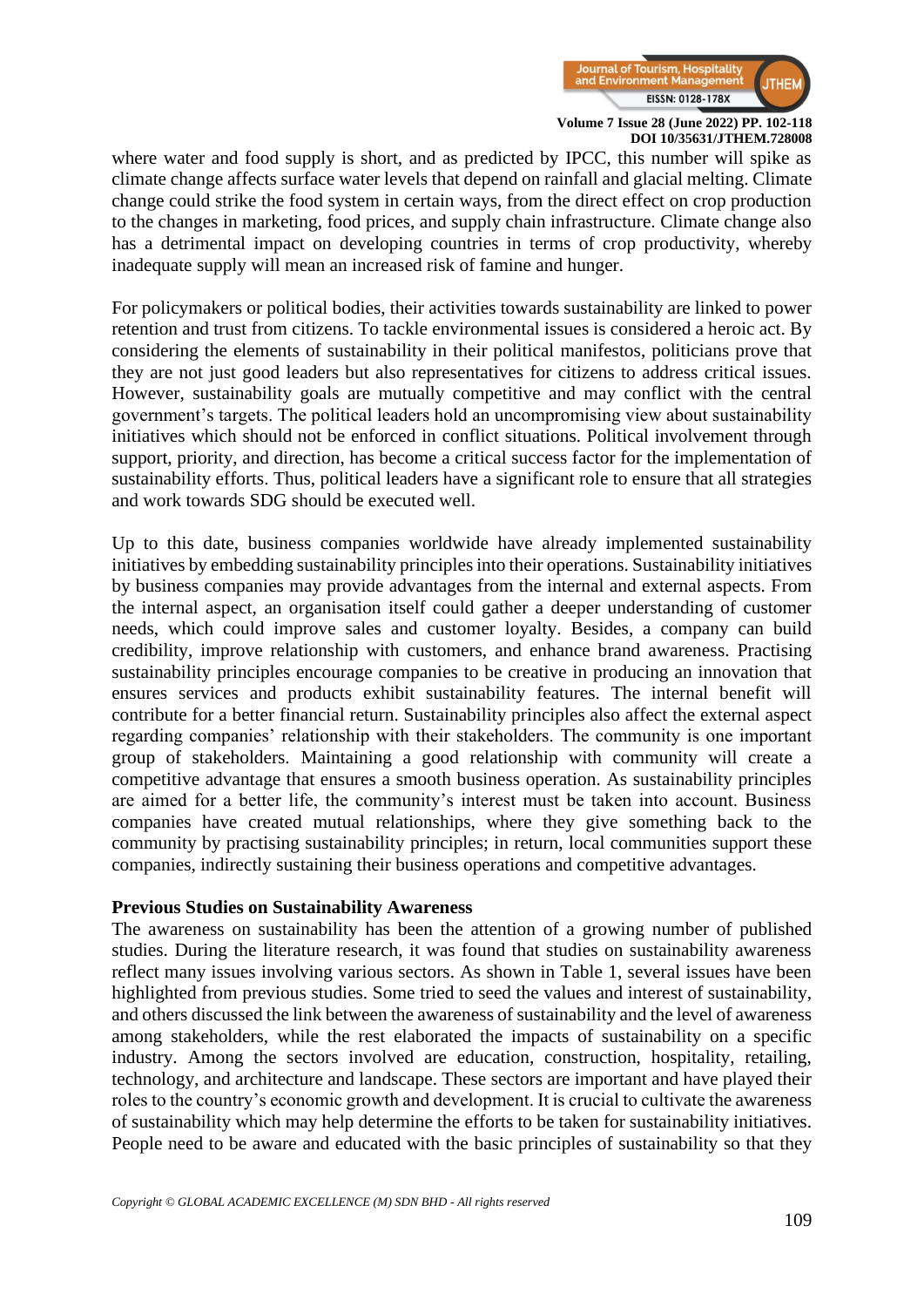

could at least realise the impact, and to urge for a better commitment from sectors in implementing actions featuring sustainability principles.

|                  | <b>ISSUE</b>                                                              | <b>SECTOR</b>            |
|------------------|---------------------------------------------------------------------------|--------------------------|
| i)               | Role of Institutions                                                      | Education                |
| $\mathbf{ii}$    | Cultivating the values and                                                |                          |
|                  | interest of sustainability among<br>students                              |                          |
| $\overline{iii}$ | Creating an effective curriculum                                          |                          |
| $\mathbf{i}$     | Creating awareness among the<br>public about the risks in the<br>industry | Construction             |
| $\mathbf{ii}$    | The impact of the industry on the<br>environment                          |                          |
| $\mathbf{i}$     | The awareness of sustainability<br>that influences customer<br>preference | Hospitality              |
| $\mathbf{ii}$    | Creating a responsible consumer<br>behaviour through awareness            |                          |
| $\mathbf{i}$     | Sustainability practices and<br>corporate image                           | Retailing                |
| $\mathbf{i}$     | Awareness that shapes the energy<br>saving attitude                       | Technology               |
| $\mathbf{ii}$    | Awareness of shifting to a new<br>technology                              |                          |
| $\mathbf{i}$     | The stakeholders' awareness of<br>sustainable designs                     | Architecture & Landscape |

# **Table 2: Issues and Sectors on Sustainability Awareness**

#### **Findings and Discussions**

Previous studies that examined perception and awareness of sustainability have added value in the field of sustainability. Findings from the studies support the efforts for achieving SDG goals. The aspect of awareness and perception is not an obsolete issue; it needs to be given special attention because the assessment on level of awareness and perception will determine the level of implementation and action based on the principles of sustainability. Table 2 summarises the past study findings on stakeholder perspectives from 2010 to 2020; studies selected for this paper only focused on the aspects of awareness and perception of environmental sustainability.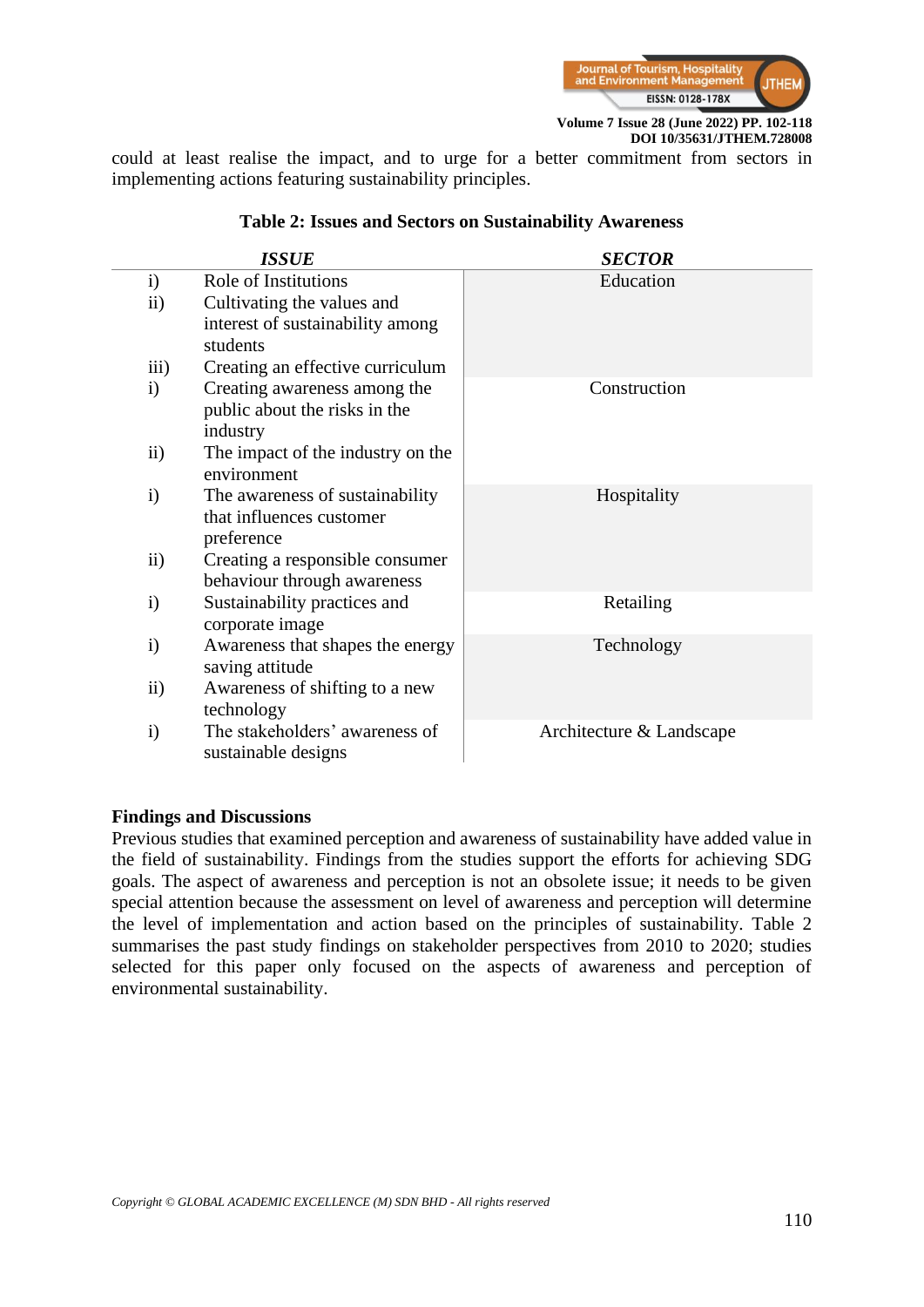

| Table 2: Findings from Previous Studies in 2010-2020 |                                                                                                                                                                                                                                                                                                                              |                                         |  |  |
|------------------------------------------------------|------------------------------------------------------------------------------------------------------------------------------------------------------------------------------------------------------------------------------------------------------------------------------------------------------------------------------|-----------------------------------------|--|--|
| <b>AUTHORS</b>                                       | <b>FINDINGS</b>                                                                                                                                                                                                                                                                                                              | <b>STAKEHOLDERS</b>                     |  |  |
| Michael et<br>al.<br>(2020)                          | About 41% of student respondents had insufficient<br>knowledge on sustainable development. There<br>were significant differences of sustainability<br>awareness between different levels of study<br>among students. Social media plays an important<br>role to stimulate the awareness of sustainability<br>among students. | <b>Students</b>                         |  |  |
| Putri<br>al.<br>et<br>(2020)                         | considered<br>Majority of<br>respondents<br>the<br>application of sustainable<br>development<br>as<br>important, according to the landscape concept at<br>university.                                                                                                                                                        | <b>Students</b>                         |  |  |
| Al Saati et al.<br>(2020)                            | The respondents knew the term sustainability via<br>education materials, but still lacked in the<br>knowledge of sustainability, especially in relation<br>to sorting materials that can be recycled,<br>renewable materials, and energy consumption<br>measures.                                                            | <b>Students</b>                         |  |  |
| Balakrishnan et<br>al. (2020)                        | Respondents showed positive perceptions and<br>attitudes towards all sustainability dimensions:<br>environmental, economic, and social. Sustainable<br>development education in higher institution is<br>important as it has cultivated a proper sense of<br>responsibility towards sustainability.                          | <b>Students</b>                         |  |  |
| Mohamad et al.<br>(2020)                             | Environmental awareness from the aspect of<br>attitudes was at a high level, while the awareness<br>from the aspects of knowledge was at a moderate<br>level. The awareness attitude and behaviour<br>positively correlated.                                                                                                 | Community<br><b>Administrator Level</b> |  |  |
| Msengi<br>al.<br>et<br>(2019)                        | Only<br>several<br>respondents<br>realised<br>what<br>sustainability is. However, almost all agreed that<br>it is important. Many respondents do not realise<br>the sustainability initiatives taken by their<br>institution.                                                                                                | <b>Students</b>                         |  |  |
| Volken<br>al.<br>et<br>(2019)                        | There was a significant gap in awareness and<br>knowledge, as well as the misunderstanding<br>related to both technologies and Environmental,<br>Safety, and Health risks.                                                                                                                                                   | <b>Local Community</b>                  |  |  |
| Kim<br>$\&$<br>Hall<br>(2019)                        | Climate change awareness has significant effects<br>on attitude and behavioural intention; pursuing<br>climate change mitigation actions positively<br>influence attitude and behavioural intention<br>towards reducing waste.                                                                                               | Customer                                |  |  |
| Gao et al. (2019)                                    | Environmental knowledge is linked to information<br>channel factors and cognitive evaluation factors.                                                                                                                                                                                                                        | Community                               |  |  |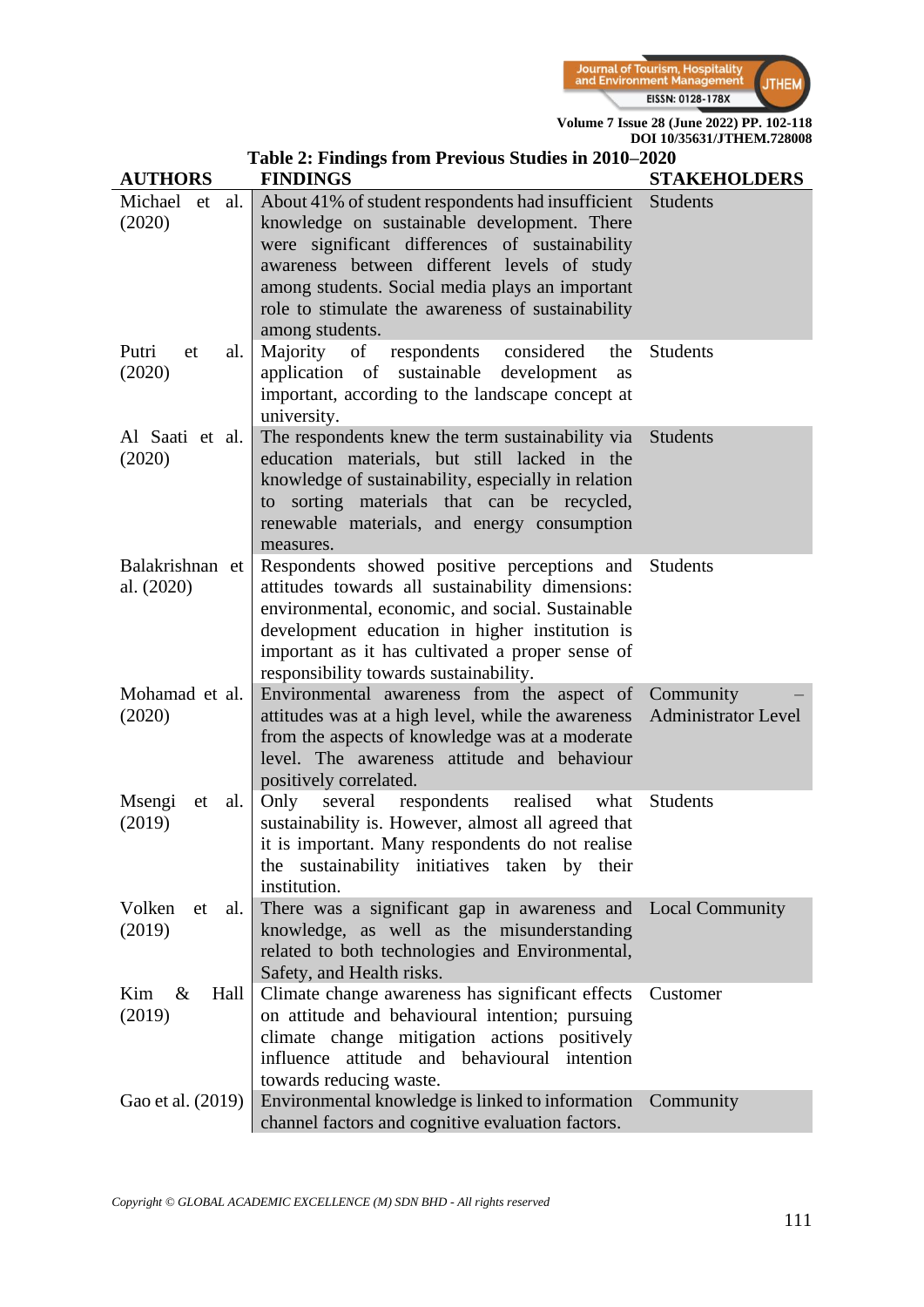

**Volume 7 Issue 28 (June 2022) PP. 102-118**

| <b>AUTHORS</b>                     | <b>FINDINGS</b>                                                                                                                                                                                                                                                                                                                                                                | DOI 10/35631/JTHEM.728008<br><b>STAKEHOLDERS</b> |
|------------------------------------|--------------------------------------------------------------------------------------------------------------------------------------------------------------------------------------------------------------------------------------------------------------------------------------------------------------------------------------------------------------------------------|--------------------------------------------------|
| Mohiuddin et al.<br>(2018)         | Environmental knowledge and awareness have a<br>significant<br>influence on business students'<br>favourable attitudes toward green vehicles.                                                                                                                                                                                                                                  | <b>Students</b>                                  |
| Siddique<br>$\&$<br>Hossain (2018) | Promotional activities on eco-friendly products<br>and reference groups significantly influence<br>consumer green products awareness; Green<br>products awareness is a critical success factor that<br>affects consumers green purchasing decision.                                                                                                                            | Consumer                                         |
| Chin<br>al.<br>et<br>(2018)        | The respondents were aware that motor vehicles Local Community<br>represent the primary source of pollution.                                                                                                                                                                                                                                                                   |                                                  |
| Azmi<br>al.<br>et<br>(2017)        | Knowledge is the most influencing factor that Workers<br>brings awareness of green practices in the<br>organisation.                                                                                                                                                                                                                                                           |                                                  |
| Wee<br>al.<br>et<br>(2017)         | of<br>The<br>sustainability<br>awareness<br>among<br>respondents about the concept and issue of<br>sustainable development has been developed, but<br>is still in a different perspective on the semantics<br>and how it encompasses. The study found that<br>respondents were highly concerned<br>about<br>sustainability and were willing to act in a<br>sustainable manner. | <b>Students</b>                                  |
| Lo King et al.<br>(2017)           | Respondents<br>about<br>the<br>concerned<br>were<br>environmental challenges, whereby reduced<br>energy and sustainable water consumption are the<br>adopted<br>environmentally-<br>commonly<br>most<br>friendly lifestyles.                                                                                                                                                   | Community                                        |
| Guo et al. (2017)                  | The familiarity with sustainable development Local community<br>concepts was positively associated with education,<br>income, affiliation, and personal health, but<br>negatively correlated with age. Environmental<br>pollution and social inequality are considered<br>important.                                                                                           |                                                  |
| Buerke<br>al.<br>et<br>(2016)      | Consumer awareness and sustainability-focused<br>value orientation have a direct positive influence<br>on responsible consumer behaviour.                                                                                                                                                                                                                                      | Consumer                                         |
| Ju<br>&<br>Chang<br>(2016)         | Consumers were not so familiar with the green<br>activities implemented in the foodservice sector.                                                                                                                                                                                                                                                                             | Consumer                                         |
| Keinonen et al.<br>(2016)          | Media has a significant role on students'<br>perceptions on environmental issues. Higher<br>education needs to think or take an appropriate<br>action to stimulate the knowledge and awareness<br>of environmental sustainability among students.                                                                                                                              | <b>Students</b>                                  |
| Fabbrizzi et al.<br>(2016)         | The younger generation does not know much<br>about sustainability, especially in schools as the<br>first place to set lessons on the fundamentals of<br>sustainability. They can only relate sustainability<br>with the environment.                                                                                                                                           | Students                                         |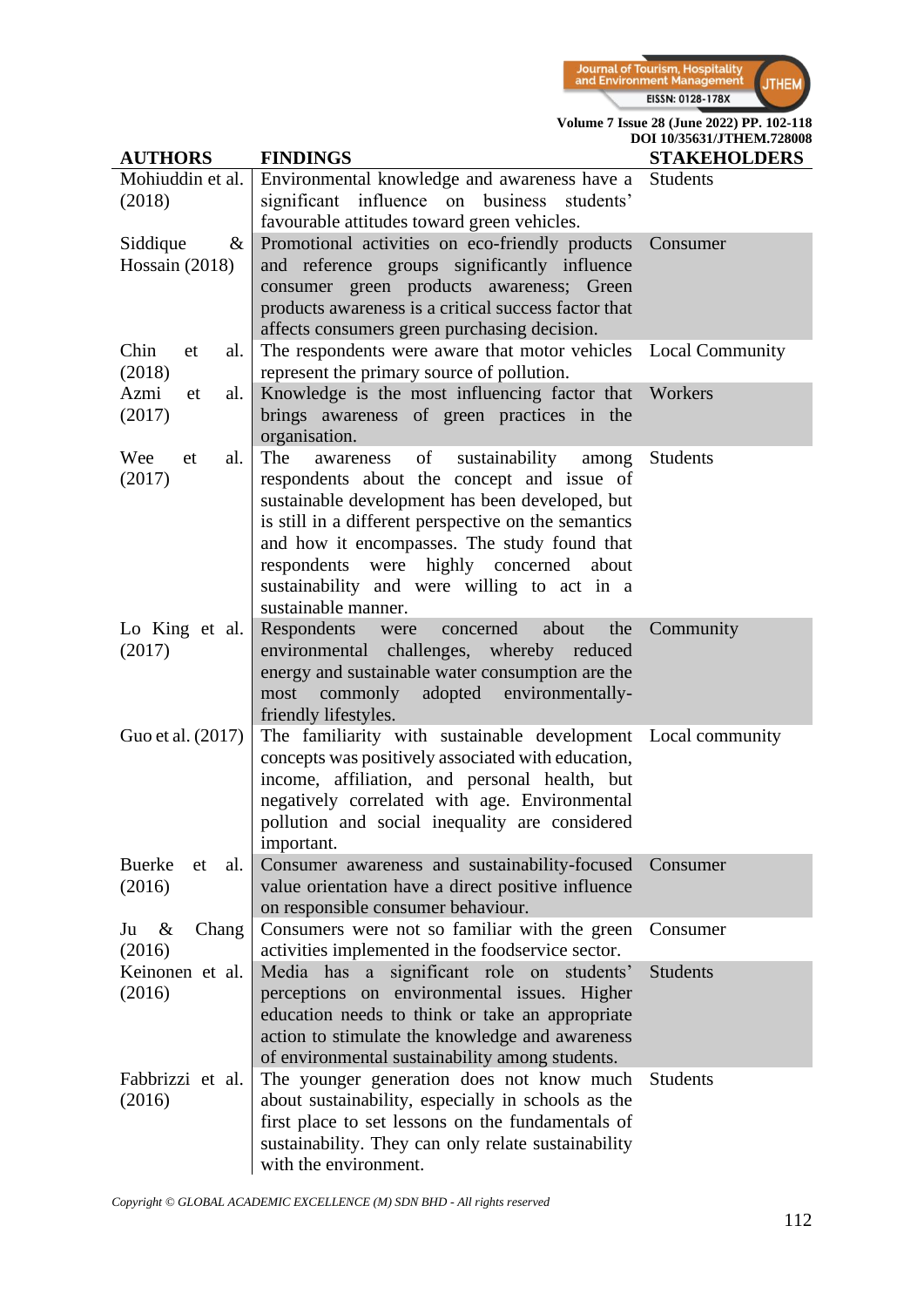

| <b>AUTHORS</b>                       | <b>FINDINGS</b>                                                                                                                                                                                                                                                                                                                                                                           | <b>STAKEHOLDERS</b>                |
|--------------------------------------|-------------------------------------------------------------------------------------------------------------------------------------------------------------------------------------------------------------------------------------------------------------------------------------------------------------------------------------------------------------------------------------------|------------------------------------|
| Choudry et al.<br>(2016)             | Community puts environmental issues as a Local community<br>priority, focusing on solid-waste pollution,<br>degradation of coastal areas, saltwater intrusion,<br>and land degradation.                                                                                                                                                                                                   |                                    |
| Alsanad $(2015)$                     | Lack of awareness among local stakeholders has Community<br>become a challenge to the application of<br>construction<br>Sustainability<br>approvals.<br>Government must take an action and introduce a<br>policy to encourage Sustainability construction<br>practices.                                                                                                                   |                                    |
| Dach<br>$\&$<br>Almedinger<br>(2014) | Corporate sustainability communications are on<br>average, which should be improved to increase the<br>effectiveness and the ability of instilling<br>awareness of the company's sustainability efforts.                                                                                                                                                                                  | Customer                           |
| Birdsall (2013)                      | Most respondents showed a basic understanding<br>of sustainability, while the rest of the respondents<br>were not able to rate their level of understanding<br>accurately.                                                                                                                                                                                                                | Teachers<br>and<br><b>Students</b> |
| Khalil<br>al.<br>et<br>(2013)        | The respondents indicated that Sustainable<br>Development is an excellent and important<br>concept.                                                                                                                                                                                                                                                                                       | <b>Students</b>                    |
| Simpson<br>$\&$<br>Radfrod (2012)    | Consumer perceptions of sustainability are<br>heavily influenced by the environmental aspects,<br>where they perceive sustainability as subjects that<br>relate to resources, environment, and waste.                                                                                                                                                                                     | Consumer                           |
| Asmawati Desa<br>et al. (2012)       | More than half of the respondents showed high<br>awareness concerning the practise of Solid Waste<br>Management,<br>and very few showed low<br>awareness. Around 34 percent of respondents<br>showed a positive attitude towards SWM and<br>about 66 percent have a negative attitude. Relating<br>to the perception, only 40 percent of the subjects<br>indicated a positive perception. | <b>Students</b>                    |
| Wong (2010)                          | The level of the public's environmental awareness<br>is rising, but the institutions that represent public<br>interest are weak. People rely on the government<br>to solve environmental issues, while public<br>environmental awareness provides an opportunity<br>to improve the public development.                                                                                    | Community                          |

The trend from the findings obtained indicates an increase in the awareness of sustainability. However, some stakeholders are still one-dimensional and do not understand the basic concept and practice of sustainability. The level of knowledge and awareness does indeed influence the practice and behaviour in sustainability. In addition, the main findings obtained also found that knowledge drives sustainability practices or actions. Knowledge of sustainability is needed from an early age. The formation of sustainability awareness depends on the knowledge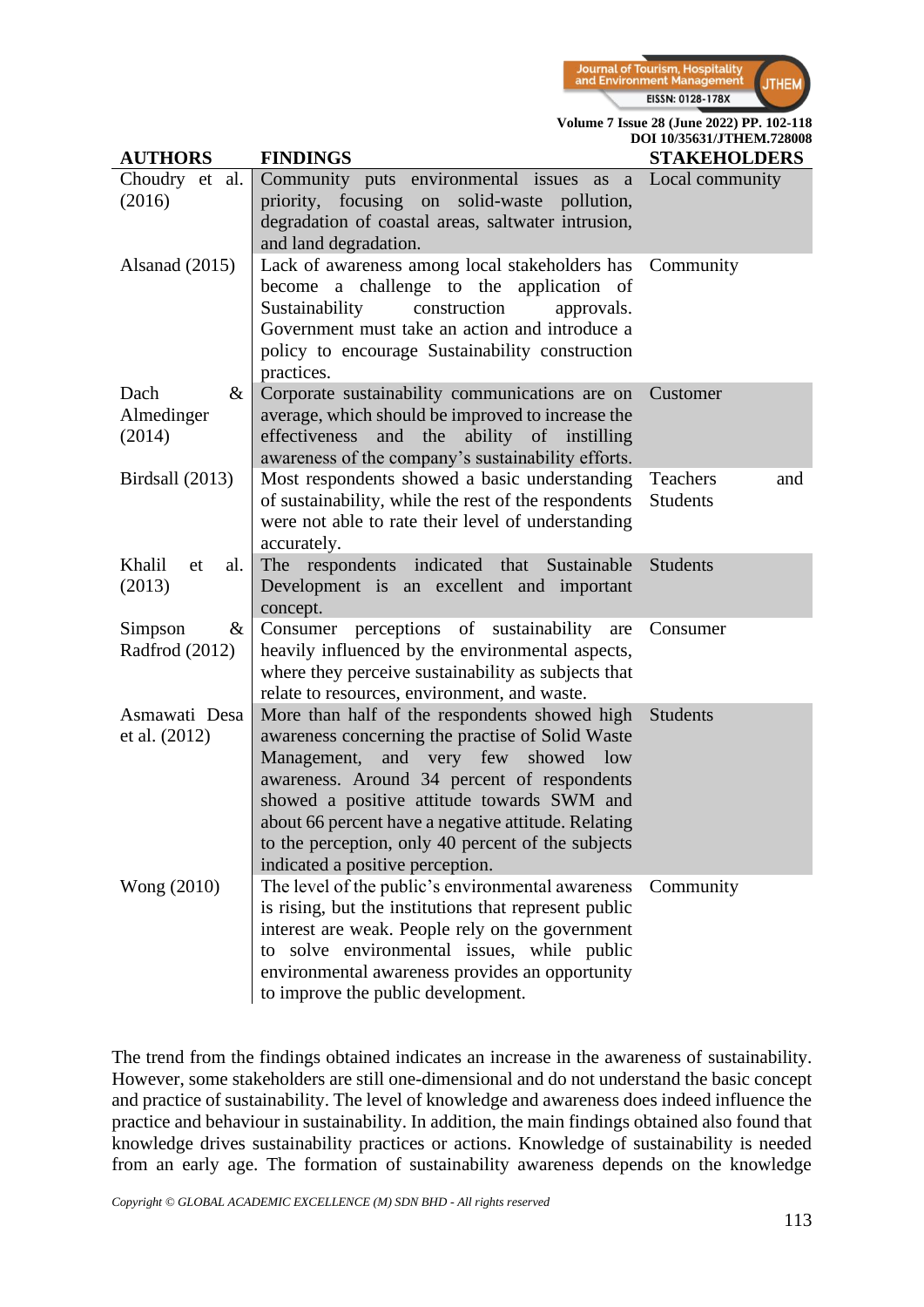

received by individuals. Therefore, a sustainability-oriented curriculum or syllabus needs to be formulated to provide individuals with sustainability-oriented knowledge. Rationally, if individuals do not have the basic knowledge and knowledge-related tendencies, the interest and the desire to act certainly will certainly be hindered.

Also emphasised in the previous study are matters related to the role of awareness and perception that will affect the quality of services, product specifications, and operations of an organisation. The knowledge of stakeholders, especially among the local community in terms of sustainability, is able to determine the type of demand and supply of a service and the type of product for production. In addition, communication channels and media received attention as the platform to create sustainability awareness. Although education is obtained through formal education in schools, knowledge of sustainability can also be obtained through the presentation of information in the media. The media is an influential tool for disseminating information, so it should be utilised in more interesting forms. Any information presented by the media may also reach a larger audience of various backgrounds and age groups. Based on the observation made from previous studies between 2010 and 2020, the focus of awareness and perspectives of sustainability continues to be given attention and covered in different sectors with specific issues. This shows that awareness and perception of sustainability is the main catalyst toward implementing efforts to support sustainability-related policies and principles.

#### **Conclusion**

Completely, this study has explored issues and findings from previous studies related to sustainability awareness and perception involving various sectors and different interest groups. Stakeholders' awareness and perception of sustainability are important indicators in the direction of implementing sustainability efforts at the local and international levels. Sustainability efforts need to be made consistently and planned to support the SDGs. They cannot continue to be rhetorical; and must be done to ensure that life is valued and quality is guaranteed for posterity. Awareness and knowledge of sustainability, especially in environmental aspects, are very important towards forming a perspective and influencing actions supporting environmental sustainability. If there is no awareness, all goals to preserve and repair worldly damages and destructions will remain fictitious. Actions and practices towards sustainability cannot rely only on certain parties. It requires proactive actions and coordination from various parties. There is no denying that society is a group of stakeholders who have the power to influence other stakeholders in applying the principles of sustainability. Therefore, it is very appropriate if community groups are given exposure and equipped with the knowledge of sustainability.

Education acts as an important medium for inculcating awareness and shaping sustainability perspectives. The early age is the best time and method to inculcate education and knowledge about sustainability among children, which can be done through a comprehensive curriculum designed for sustainability principles and practices. Individuals will be equipped with sufficient knowledge about sustainability through continuous exposure, and in turn, will influence genuine actions in line with the principles of sustainability. As described in the TPB, individual awareness, perception of behaviour, acceptance of values, and acceptance of behavioural control, will in turn determine actions. There is still much more to be done to raise sustainability awareness. Therefore, integrated efforts must be implemented with the involvement of various parties, to foster awareness and to educate stakeholders on the principles and practices of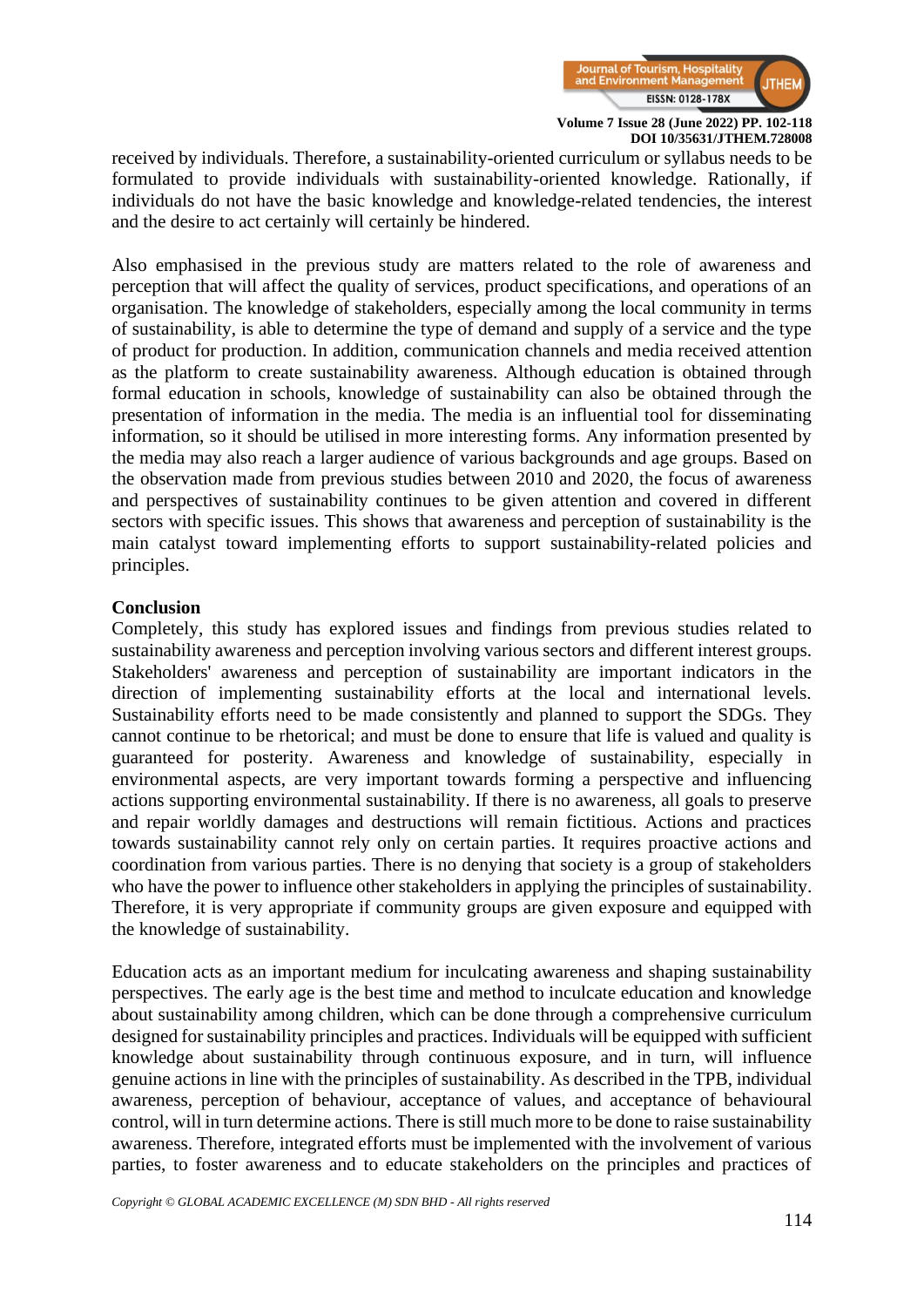

sustainability, especially among community groups. The target is to achieve SDG goals and to ensure a sustainable livelihood in the present and in the future.

### **Acknowledgement**

The authors express their appreciation for the funding support from the Universiti Malaysia Kelantan Short Term Research Grant Scheme (R/FUN/A1100/01840A/001/2020/00822).

## **References**

- Aleixo, A. M., Leal, S., & Azeiteiro, U. M. (2018). Conceptualization of Sustainable Higher Education Institutions, Roles, Barriers, and Challenges for Sustainability: An Exploratory Study in Portugal. *Journal of Cleaner Production*, *172*, 1664-1673.
- Allouche, J. (2011). The Sustainability and Resilience of Global Water and Food Systems: Political analysis of the interplay between security, resource scarcity, political systems and global trade. *Food Policy*, *36*, S3-S8.
- Alsaati, T., El-Nakla, S., & El-Nakla, D. (2020). Level of Sustainability Awareness among University Students in the Eastern Province of Saudi Arabia. *Sustainability*, *12*(8), 3159.
- Ajzen, I. (2006). Constructing a theory of planned behavior questionnaire.
- Ajzen, I. (2011). The theory of planned behaviour: Reactions and reflections.
- AlSanad, S. (2015). Awareness, drivers, actions, and barriers of sustainable construction in Kuwait. *Procedia engineering*, *118*, 969-983.
- Antimova, R., Nawijn, J., & Peeters, P. (2012). The awareness/attitude‐gap in sustainable tourism: a theoretical perspective. *Tourism Review*.
- Arif, M., Syal, M., Florez, L., Castro, D., & Irizarry, J. (2013). Measuring sustainability perceptions of construction materials. *Construction Innovation*.
- Azmi, F. R., Musa, H., Abdullah, A. R., Othman, N. A., & Fam, S. (2017). Analyzing the awareness of green technology in Malaysia practices. *Proceedings of Mechanical Engineering Research Day*, *2017*, 252-254.
- Balakrishnan, B., Tochinai, F., & Kanemitsu, H. (2020). Perceptions and Attitudes towards Sustainable Development among Malaysian Undergraduates. *International Journal of Higher Education*, *9*(1), 44-51.
- Becker, E. (2016). The Influence of Environmental NGOs in the Global Society. *Butler Journal of Undergraduate Research*, *2*(1), 2.
- Birdsall, S. (2014). Measuring student teachers' understandings and self-awareness of sustainability. *Environmental Education Research*, *20*(6), 814-835.
- Buerke, A., Straatmann, T., Lin-Hi, N., & Müller, K. (2017). Consumer Awareness and Sustainability-focused Value Orientation as Motivating Factors of Responsible Consumer Behavior. *Review of Managerial Science*, *11*(4), 959-991.
- Ceesay, L. B. (2020). Exploring the Influence of NGOs in Corporate Sustainability Adoption: Institutional-Legitimacy Perspective. *Jindal Journal of Business Research*, *9*(2), 135- 147.
- Chin, Y. S. J., De Pretto, L., Thuppil, V., & Ashfold, M. J. (2019). Public awareness and support for environmental protection—A focus on air pollution in peninsular Malaysia. *PloS one*, *14*(3), e0212206.
- Choudri, B. S., Baawain, M., Al-Sidairi, A., Al-Nadabi, H., & Al-Zeidi, K. (2016). Perception, knowledge and attitude towards environmental issues and management among residents of Al-Suwaiq Wilayat, Sultanate of Oman. *International Journal of Sustainable Development & World Ecology*, *23*(5), 433-440.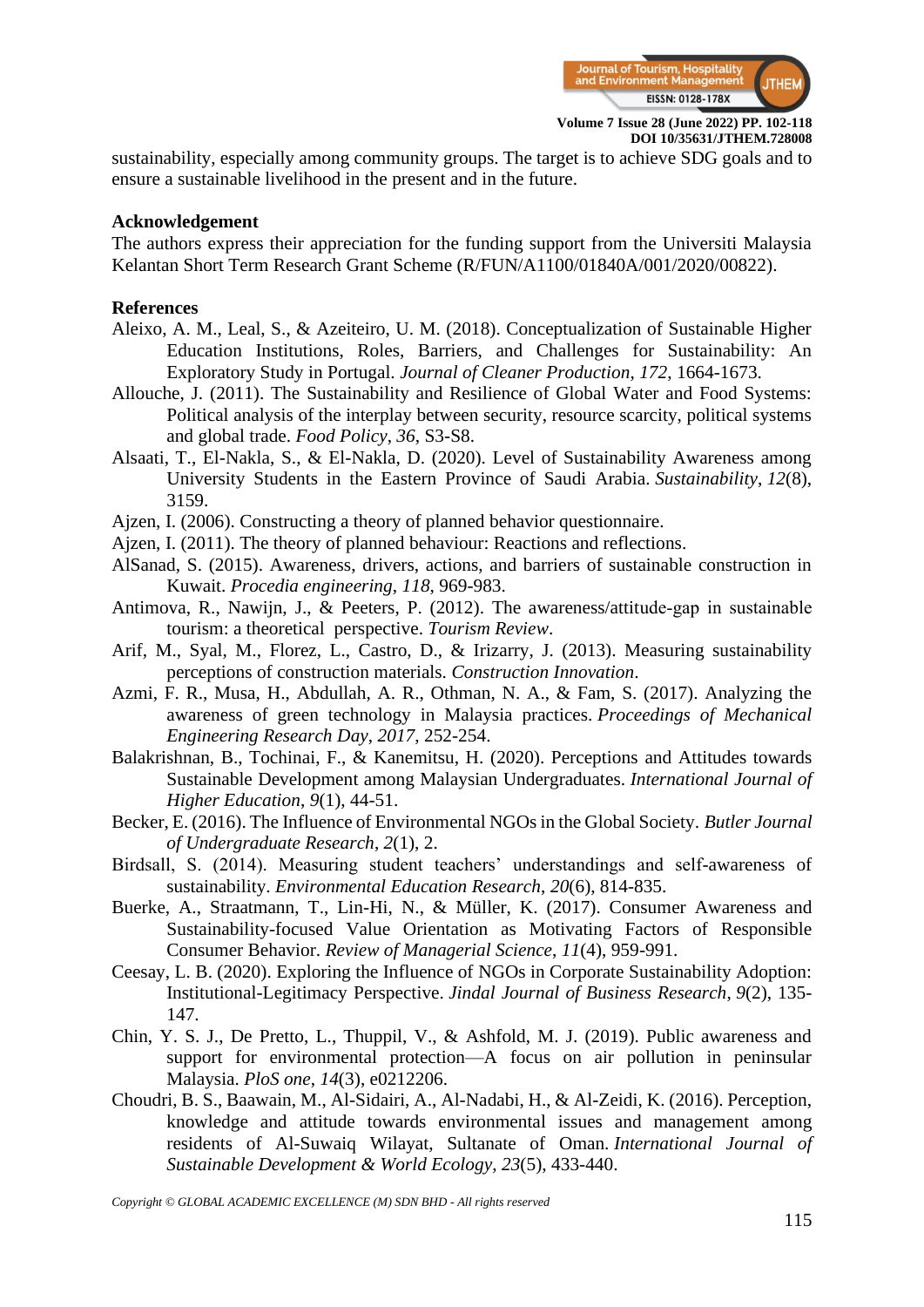

- Dach, L., & Allmendinger, K. (2014). Sustainability in corporate communications and its influence on consumer awareness and perceptions: A study of H&M and Primark. *Procedia-Social and Behavioral Sciences*, *130*(15), 409-418.
- Desa, A., Ba'yah Abd Kadir, N., & Yusooff, F. (2012). Environmental awareness and education: A key approach to solid waste management (SWM)–A case study of a University in Malaysia. *Waste Management-An Integrated Vision*, 101-111.
- Fabbrizzi, S., Maggino, F., Marinelli, N., Menghini, S., & Ricci, C. (2016). Sustainability and well-being: the perception of younger generations and their expectations. *Agriculture and agricultural science procedia*, *8*(1), 592-601.
- Gao, S., Li, W., Ling, S., Dou, X., & Liu, X. (2019). An empirical study on the influence path of environmental risk perception on behavioral responses in China. *International Journal of Environmental Research and Public Health*, *16*(16), 2856.
- Gericke, N., Boeve-de Pauw, J., Berglund, T., & Olsson, D. (2019). The Sustainability Consciousness Questionnaire: The theoretical development and empirical validation of an evaluation instrument for stakeholders working with sustainable development. *Sustainable Development*, *27*(1), 35-49.
- Gelderman, C. J., Semeijn, J., & Bouma, F. (2015). Implementing sustainability in public procurement: The limited role of procurement managers and party-political executives. *Journal of public procurement*.
- Guo, D., Cao, Z., DeFrancia, K., Yeo, J. W. G., Hardadi, G., & Chai, S. (2018). Awareness, perceptions and determinants of urban sustainable development concerns–Evidence from a central province in China. *Sustainable Development*, *26*(6), 652-662.
- Hamid, S., Ijab, M. T., Sulaiman, H., Anwar, R. M., & Norman, A. A. (2017). Social media for environmental sustainability awareness in higher education. *International Journal of Sustainability in Higher Education*.
- Hardeman, W., Johnston, M., Johnston, D., Bonetti, D., Wareham, N., & Kinmonth, A. L. (2002). Application of the Theory of Planned Behaviour in Behaviour change interventions: A systematic review. *Psychology and Health*, *17*(2), 123-158.
- Hayles, C., & de la Harpe, B. (2010). Can Greening the Curriculum Influence Students' Perceptions and Awareness of Sustainability?. In *W089-Special Track 18th CIB World Building Congress May 2010 Salford, United Kingdom* (p. 48).
- Hayles, C., & de la Harpe, B. (2007, September). A study of student perceptions and awareness of sustainability issues. In *Third Annual Built Environ. Ed. Conf., University of Westminster, London*.
- <https://sustainabledevelopment.un.org/sdinaction/hesi>
- <https://www.aramco.com/en/campaigns/sustainability>
- <https://hmgroup.com/sustainability/sustainability-reporting/>
- <https://www.sustainability-reports.com/company/ikea/>
- Israr, S. M., & Islam, A. (2006). Good governance and sustainability: a case study from Pakistan. *The International Journal of Health Planning and Management*, *21*(4), 313- 325.
- Ju, S., & Chang, H. (2016). Consumer perceptions on sustainable practices implemented in foodservice organizations in Korea. *Nutrition Research and Practice*, *10*(1), 108-114.
- Keinonen, T., Palmberg, I., Kukkonen, J., Yli-Panula, E., Persson, C., & Vilkonis, R. (2016). Higher education students' perceptions of environmental issues and media coverage. *Discourse and Communication for Sustainable Education*, *7*(1), 5-22.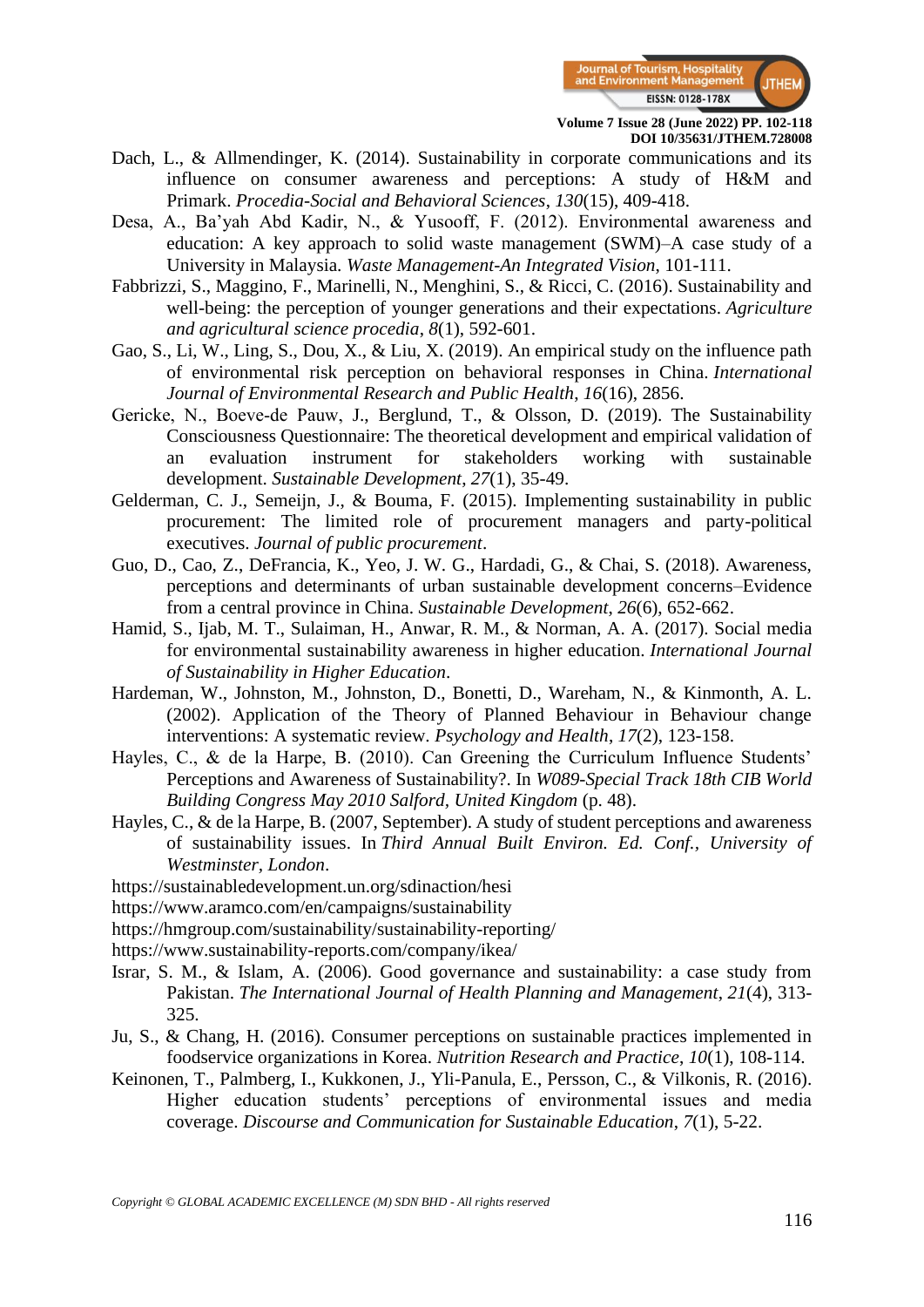

- Kim, M. J., & Hall, C. M. (2019). Can climate change awareness predict pro-environmental practices in restaurants? Comparing high and low dining expenditure. *Sustainability*, *11*(23), 6777.
- Laurischkat, K., & Jandt, D. (2018). Techno-economic analysis of sustainable mobility and energy solutions consisting of electric vehicles, photovoltaic systems and battery storages. *Journal of Cleaner Production*, *179*, 642-661.
- Liobikienė, G., & Juknys, R. (2016). The role of values, environmental risk perception, awareness of consequences, and willingness to assume responsibility for environmentally friendly behaviour: the Lithuanian case. *Journal of Cleaner Production*, *112*, 3413-3422.
- Lo, A., King, B., & Mackenzie, M. (2017). Restaurant customers' attitude toward sustainability and nutritional menu labels. *Journal of Hospitality Marketing & Management*, *26*(8), 846-867.
- Mader, C., Scott, G., Razak, D. A., Khalil, D., Ramzy, O., & Mostafa, R. (2013). Perception towards sustainable development concept: Egyptian students' perspective. *Sustainability Accounting, Management and Policy Journal*.
- Mamat, L., Basri, N. E. A., Zain, S. M., & Rahmah, E. (2015). Determining the level of environmental sustainability practices at campus dormitories using green indicators. *Asian Social Science*, *11*(12), 25.
- Manstead, A. S., & Parker, D. (1995). Evaluating and extending the theory of planned behaviour. *European Review of Social Psychology*, *6*(1), 69-95.
- Michael, F. L., Sumilan, H., Bandar, N. F. A., Hamidi, H., Jonathan, V., & Nor, N. N. M (2020). Sustainable Development Concept Awareness Among Students in Higher Education: A Preliminary Study. *Journal of Sustainability Science and Management*, *15*(7), 113-122.
- Mohamad, M., Ibrahim, B., Lai, C., Ahmad, A., & Nasir, A. (2019). Reflection on Environmental Awareness for School Management. *Journal of Critical Reviews*, *7*(6), 2020.
- Mohiuddin, M., Al Mamun, A., Syed, F. A., Mehedi Masud, M., & Su, Z. (2018). Environmental knowledge, awareness, and business school students' intentions to purchase green vehicles in emerging countries. *Sustainability*, *10*(5), 1534.
- Msengi, I., Doe, R., Wilson, T., Fowler, D., Wigginton, C., Olorunyomi, S., & Morel, R. (2019). Assessment of knowledge and awareness of "sustainability" initiatives among college students. *Renewable Energy and Environmental Sustainability*, *4*, 6.
- Nduka, D., & Sotunbo, A. S. (2014). Stakeholders Perception on the Awareness of Green Building Rating Systems and Accruable Benefits in Construction Projects in Nigeria. *Journal of Sustainable Development in Africa*, *16*(7), 118-130.
- Partzsch, L. (2017). 'Power with' and 'power to' in environmental politics and the transition to sustainability. *Environmental Politics*, *26*(2), 193-211.
- Punyatoya, P. (2014). Linking environmental awareness and perceived brand eco-friendliness to brand trust and purchase intention. *Global Business Review*, *15*(2), 279-289.
- Putri, N. T., Amrina, E., & Nurnaeni, S. (2020). Students' Perceptions of the Implementation of Sustainable Campus Development Based on Landscape Concepts at Andalas University. *Procedia Manufacturing*, *43*, 255-262.
- Rezai, G., Teng, P. K., Mohamed, Z., & Shamsudin, M. N. (2012). Consumers awareness and consumption intention towards green foods. *African Journal of Business Management*, *6*(12), 4496-4503.